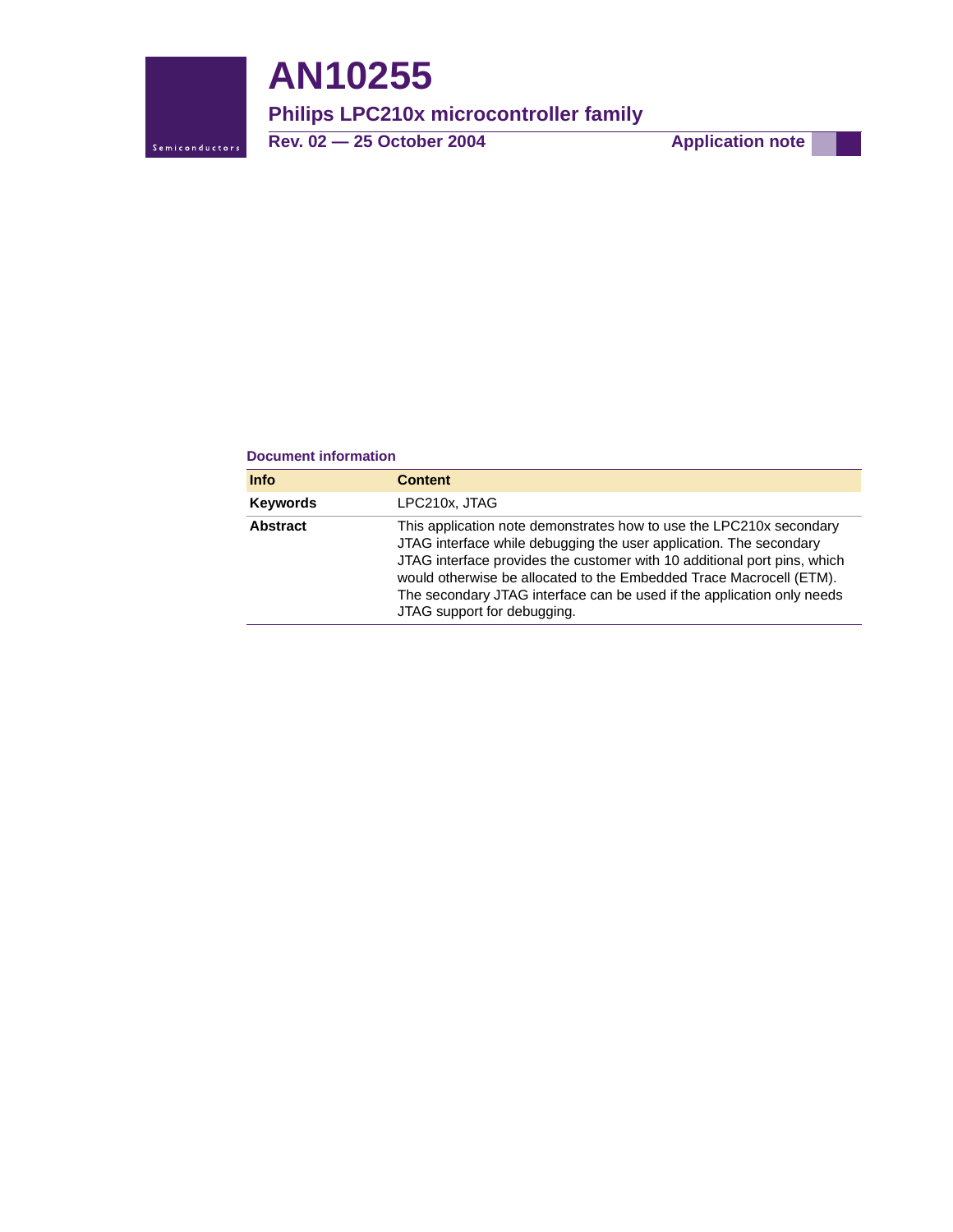#### **Revision history**

| <b>Rev</b> | <b>Date</b> | <b>Description</b>                                                                                                                                  |
|------------|-------------|-----------------------------------------------------------------------------------------------------------------------------------------------------|
| 02         | 20041025    | • The format of this application note has been redesigned to comply with the new<br>presentation and information standard of Philips Semiconductors |
|            |             | Interrupt handling code was updated. In the earlier version, the interrupt vector setup<br>was incorrect.                                           |
|            |             | • Using secondary JTAG interface for debugging the application from Flash has been<br>added.                                                        |
|            |             | • More comprehensive information on DBGSEL and RTCK was added.                                                                                      |
| 01         | 20040107    | Initial version                                                                                                                                     |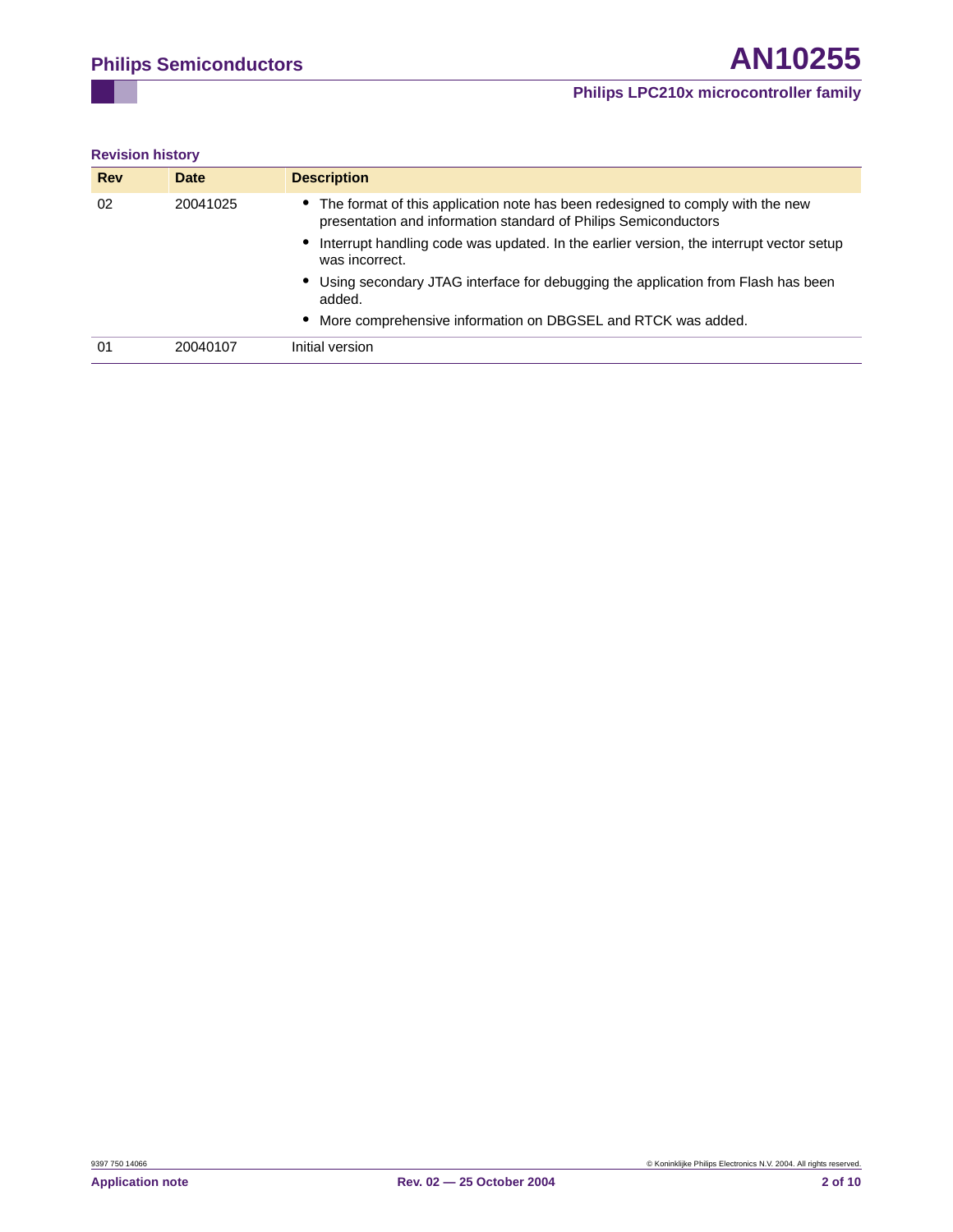# <span id="page-2-0"></span>**1. Introduction**

Before examining the secondary JTAG let's take a look at the LPC210x debug mode. The Debug Select (DBGSEL) and Returned Test Clock Output (RTCK) pins are used to enter the debug mode (primary JTAG and ETM). If DBGSEL is configured high (on or after reset) and if RTCK is latched high on reset then pins P0[17:31] are configured as debug pins. The ARM7TDMI-S Debug Architecture uses the JTAG port along with the EmbeddedICE debug logic to provide on-chip debug support.

When JTAG and ETM are enabled, port pins P0[17:31] are not usable by the application. The Primary JTAG interface uses pins P0[17:21] and pins P0[22:31] are used by the ETM (Embedded Trace Macrocell). The user may wish to debug the application using Primary JTAG only, but even then the bottom 10 port pins are not usable by the application.

The secondary JTAG interface is provided to free the ETM pins for use as port pins when debug with trace is not required. Under this interface user can debug the application and can have 10 additional port pins for the application, which would otherwise be used by the ETM. However, in this case the port pins used by the secondary JTAG interface will be pins P0[27:31], which implies that all the remaining port pins from P0[0:26] are usable by the application.

# <span id="page-2-2"></span><span id="page-2-1"></span>**2. How to configure the secondary JTAG in LPC210x**

# **2.1 Debugging the application from SRAM**

For configuring the secondary JTAG interface, the user needs to run a simple application from Flash on reset. If at least one of the DBGSEL or RTCK lines is low on reset then neither primary JTAG nor ETM pins are enabled. The code should map port pins (P0[27:31]) to alternate function 1, which is the secondary JTAG interface (Please refer to the Pin Configuration and Pin Connect Block chapters in the LPC2106/2105/2104 User Manual where the port pins P0[27:31] are shown to be configurable to alternate function1). Since this application runs after reset the user can't switch to secondary JTAG in the same debug session.

Steps on how to switch to secondary JTAG are as follows:

- 1. Load the application in Flash using the software debugger and the primary JTAG interface. This application could also be loaded using an ISP utility (provided by some of our tool partners or by Philips itself)
- 2. Close the debugger or ISP utility (be sure to disconnect P.14 from ground)
- 3. Drive DBGSEL and/or RTCK low and connect port pins P0[27:31] to the JTAG port (If your evaluation board supports the secondary JTAG interface then there should be a jumper that does the above)
- 4. Reset the part.
- 5. If the correct signature resides at 0x14 (More information in the Flash Memory System and Programming chapter in the LPC2106/2105/2104 User Manual) then user application in Flash will run and the port pins P0[27:31] will be configured to secondary JTAG. The Philips Flash-programming tool and most of the debuggers handle the signature generation automatically.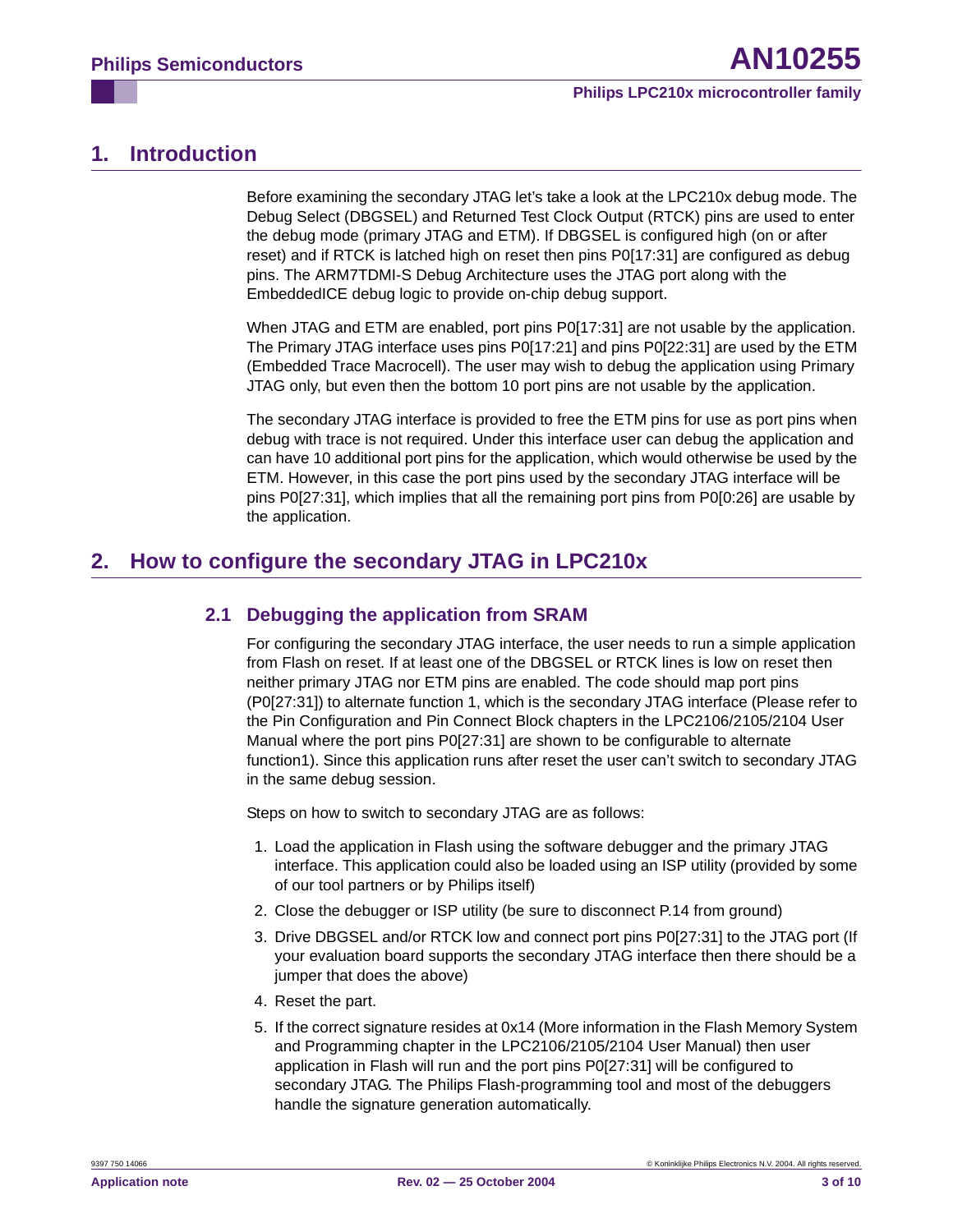6. User should then be able to debug the application using the secondary JTAG interface.

# <span id="page-3-0"></span>**2.2 Debugging the application from Flash**

If the application needs to be debugged from Flash then the secondary JTAG application needs to be added to the end-user's application code. The code should be linked in such a way that the secondary JTAG application runs first and this should be followed by main end-user application code.

The steps for configuring the interface for debugging out of Flash remain the same as above. After performing steps 1, 2, 3 and 4 (reset) the main application may run until the end user could connect the debugger to the JTAG port. That is not a problem since once connected to the Secondary JTAG interface one could start the debugging process all over again. To avoid this situation, after the Pin Select register is written to there could be a delay routine before running the main application which will give the end-user sufficient time to connect the debugger.

#### <span id="page-3-1"></span>**2.2.1 Software Example for configuring secondary JTAG**

The application that runs from Flash at reset is provided in assembly and C. Since the interrupt vectors for ARM lie at 0x00-0x1C, this code must be linked to memory location 0x0. After the interrupt vectors, a few instructions are listed where the secondary JTAG interface is configured. The code has been developed in the ARM Development Suite (ADS) v1.2.

#### <span id="page-3-2"></span>**2.2.1.1 Assembly code**

```
; ---------------------------------------------------------
; Assembler Directives
 ; ---------------------------------------------------------
    AREA IVT, CODE ; New Code section
    CODE32 ; ARM code
entry
; ---------------------------------------------------------
    LDR PC, =start
     LDR PC, Undefined_Addr
     LDR PC, SWI_Addr
     LDR PC, Prefetch Addr
     LDR PC, Abort Addr
; At 0x14 the user should insert a signature (checksum). 
; This signature enables the bootloader to determine if 
; there is valid user code in the Flash. Currently most of 
; the Flash programming tools (debuggers and ISP utility) 
; have this feature built-in so the end user need not worry 
; about it. If the tool does not provide this feature then 
; the value has to be computed manually and has to be 
; inserted at 0x14. Details on computation of checksum 
; could be found in the Flash programming chapter in the 
; LPC2106/2105/2104 User Manual.
```
DCD ....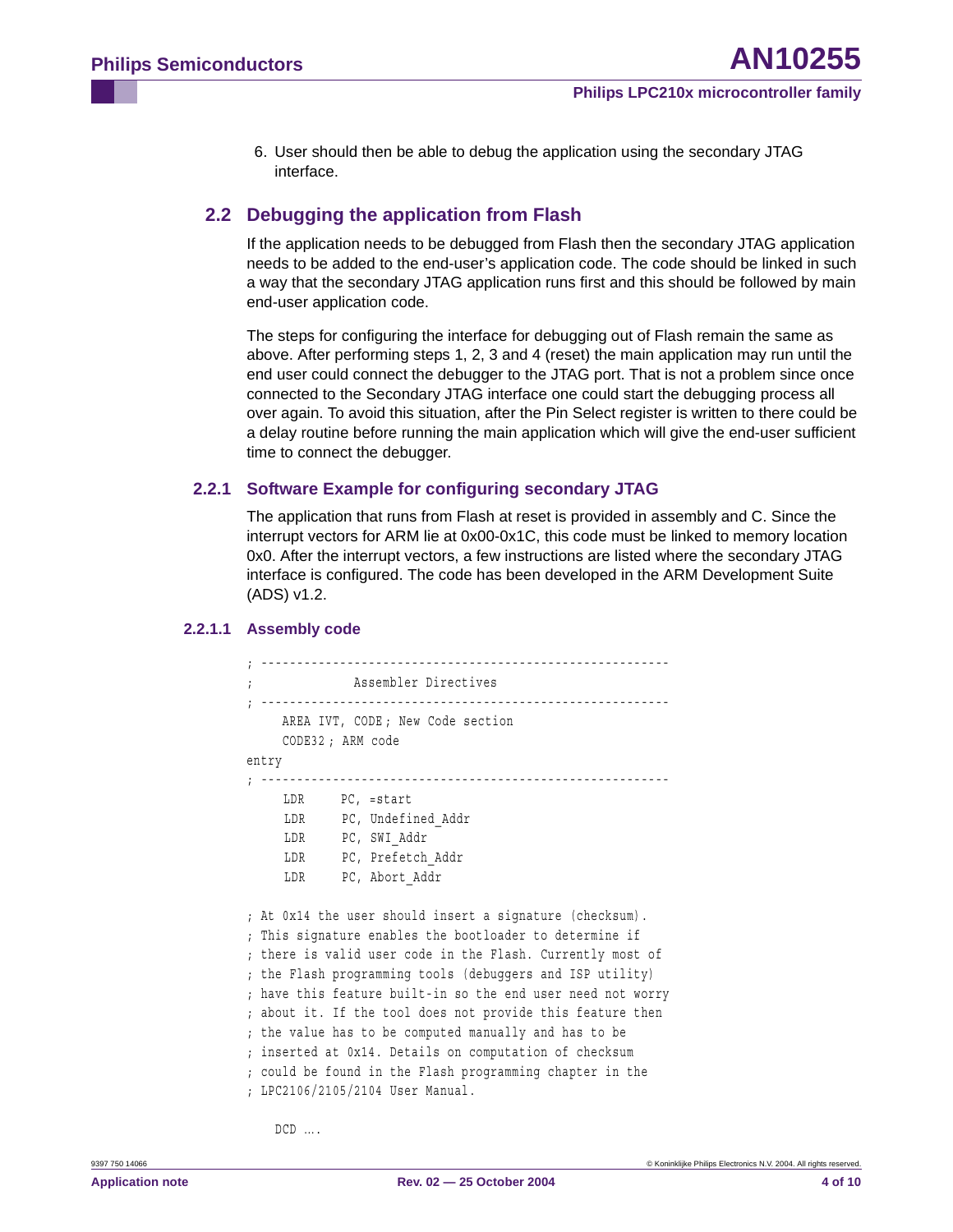```
LDR PC, IRQ_Addr
    LDR PC, FIQ Addr
Undefined Addr DCD Undefined Handler
SWI_Addr DCD SWI_Handler
Prefetch Addr DCD Prefetch Handler
Abort Addr DCD Abort Handler
IRQ_Addr DCD IRQ_Handler
FIQ_Addr DCD FIQ_Handler
; ---------------------------------------------------------
; Exception Handlers
; ---------------------------------------------------------
; The following dummy handlers do not do anything useful in 
; this example. They are set up here for completeness.
Undefined_Handler
   B Undefined Handler
SWI_Handler
   B SWI_Handler
Prefetch_Handler
    B Prefetch_Handler
Abort Handler
    B Abort_Handler
IRQ_Handler
   B IRQ Handler
FIQ_Handler
    B FIQ_Handler
;----------------------------------------------------------
; Main code
;---------------------------------------------------------- 
start
 LDR SP=0x4...... ; Set the Stack pointer for
                ; the Supervisor mode
 LDR R0, JTAG2 ; Load R0 with 0x55400000
 LDR R1, PINSEL1 ; Load R1 with 0xE002C004 
 STR R0, [R1] ; Load PINSEL1 with 0x55400000 
Always
 B Always ; Stay here if application to 
                 ; be debugged resides in 
                  ; SRAM else should be 
                  ; followed by the 
                  ; application(or jump to 
                  ; application) if it needs to 
                  ; be debugged from Flash(see 
                 ; below) after an optional 
                 ; delay routine
;----------------------------------------------------------
```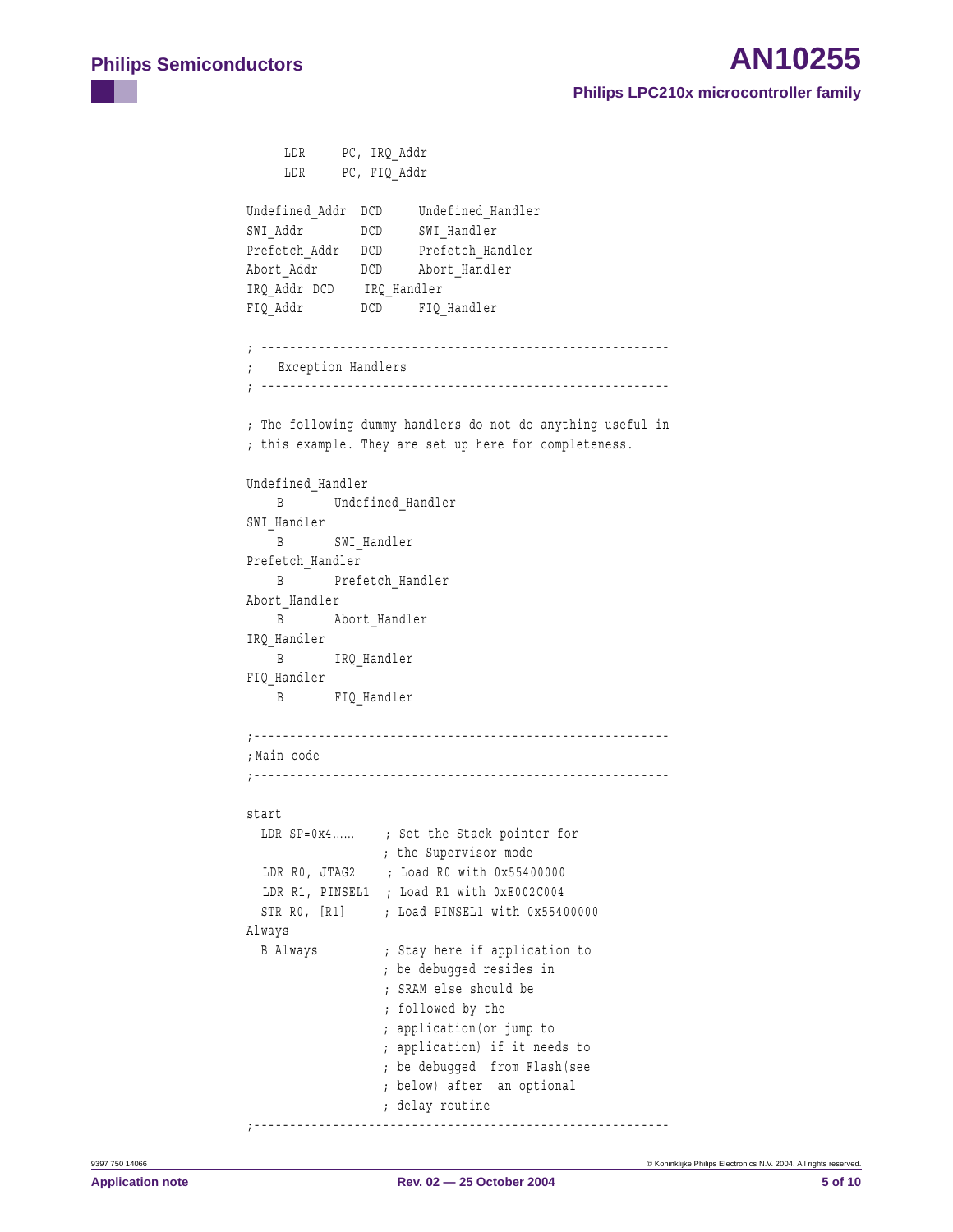```
; Allocate words in memory and assign values
;----------------------------------------------------------
JTAG2
  DCD 0x55400000
PINSEL1
  DCD 0xE002C004
```
END

The user may have to modify the assembler directives depending upon the assembler being used. The function of the exception vectors here is to provide the signature for the bootloader at memory location 0x14, which enables the bootloader to detect, that there is valid user code in the Flash memory.

On reset the first instruction to be executed would be

```
LDR PC, =start
```
which would branch to symbol start where SFR Pin Function Select Register 1 (Refer to Pin Connect block section in the LPC2106/2105/2104 User Manual) is loaded with 0x55400000. Port pins P0[27:31] are now configured for alternate function 1(secondary JTAG pins).

After loading this application into Flash and then performing the steps mentioned above, the debugger must be able to talk via the secondary JTAG interface.

#### <span id="page-5-0"></span>**2.2.1.2 C code (Interrupt Vector Table in assembly)**

The code has been developed in the ARM Development Suite (ADS) v1.2. Only the relevant files are mentioned here, tool specific files are excluded. The code remains very much the same as above except that the main section where the secondary JTAG interface is configured is now written within C main (). The assembly code should reside from 0x0. The C file could be linked immediately after the interrupt vectors.

```
Interrupt Vector Table:
; ---------------------------------------------------------
             Assembler Directives
; ---------------------------------------------------------
    AREA IVT, CODE ; New Code section
    CODE32 ; ARM code
    IMPORT main ; symbol main not
                       ; defined in this 
                       ; section
entry
; ---------------------------------------------------------
LDR PC, =start; jump to start
 LDR PC, Undefined_Addr
  LDR PC, SWI_Addr
 LDR PC, Prefetch_Addr
 LDR PC, Abort_Addr
; At 0x14 the user should insert a signature (checksum). 
; This signature enables the bootloader to determine if 
; there is valid user code in the Flash. Currently most of
```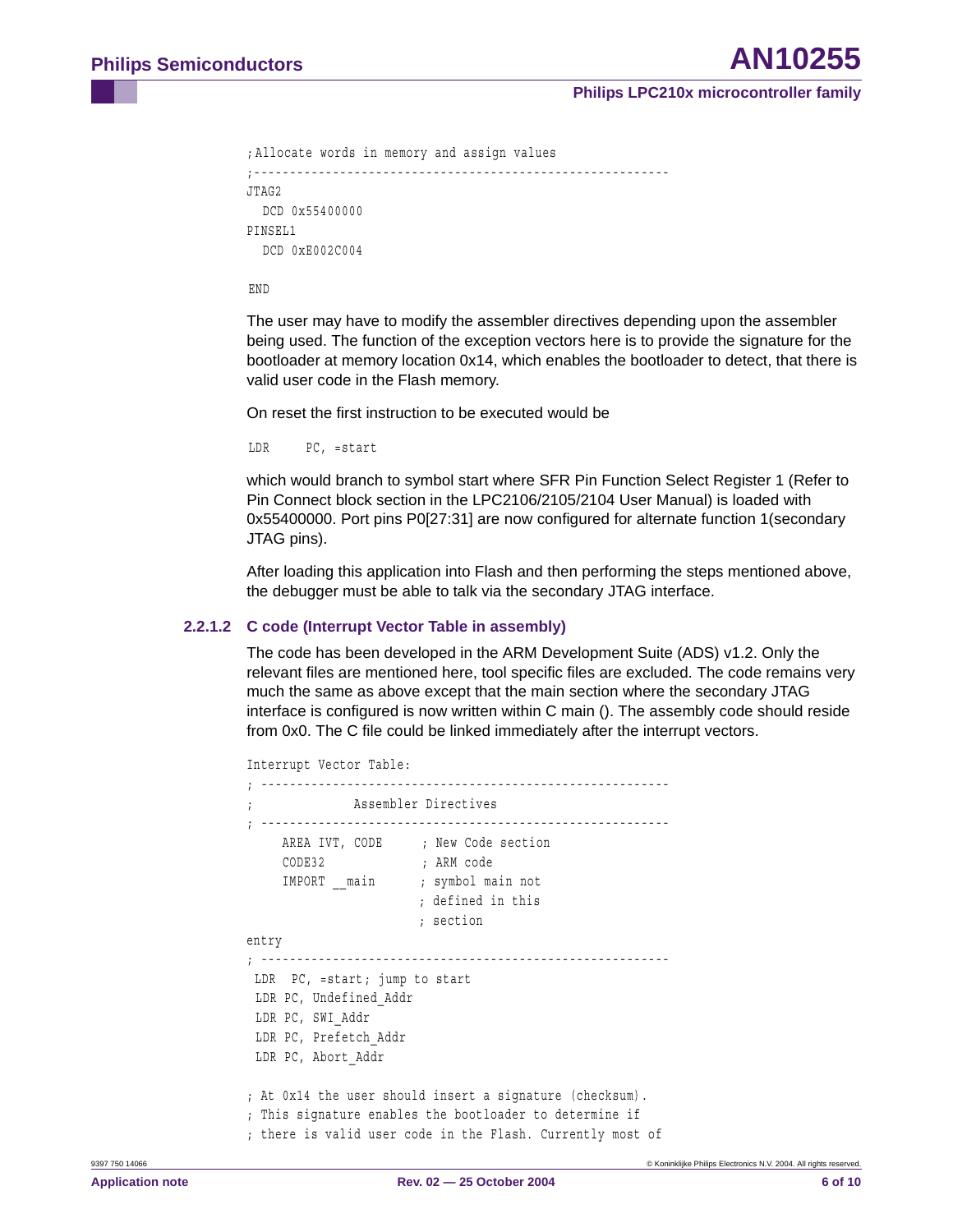```
; the Flash programming tools (debuggers and ISP utility) 
; have this feature built-in so the end user need not worry 
; about it. If the tool does not provide this feature then 
; the value has to be computed manually and has to be 
; inserted at 0x14. Details on computation of checksum 
; could be found in the Flash programming chapter in the 
; LPC2106/2105/2104 User Manual.
DCD ....
 LDR PC, IRQ_Addr
 LDR PC, FIQ_Addr
Undefined_Addr DCD Undefined_Handler
SWI_Addr DCD SWI_Handler
Prefetch Addr DCD Prefetch Handler
Abort Addr DCD Abort Handler
IRQ_Addr DCD IRQ_Handler
FIQ_Addr DCD FIQ_Handler
; ---------------------------------------------------------
  Exception Handlers
; ---------------------------------------------------------
; The following dummy handlers do not do anything useful in this example. They are 
set up here for completeness.
Undefined_Handler
  B Undefined Handler
SWI Handler
    B SWI_Handler 
Prefetch_Handler
   B Prefetch Handler
Abort Handler
   B Abort Handler
IRQ_Handler
    B IRQ_Handler
FIQ_Handler
    B FIQ_Handler
;----------------------------------------------------------
; Linked from the first instruction
;----------------------------------------------------------
start
LDR SP, = 0x4....; Setting up SP for SVC mode
LDR LR_{i} = main; Jump to C main()
MOV PC,LR
END
C code:
```
#define PINSEL1 (\*((volatile unsigned int \*)0xE002C004))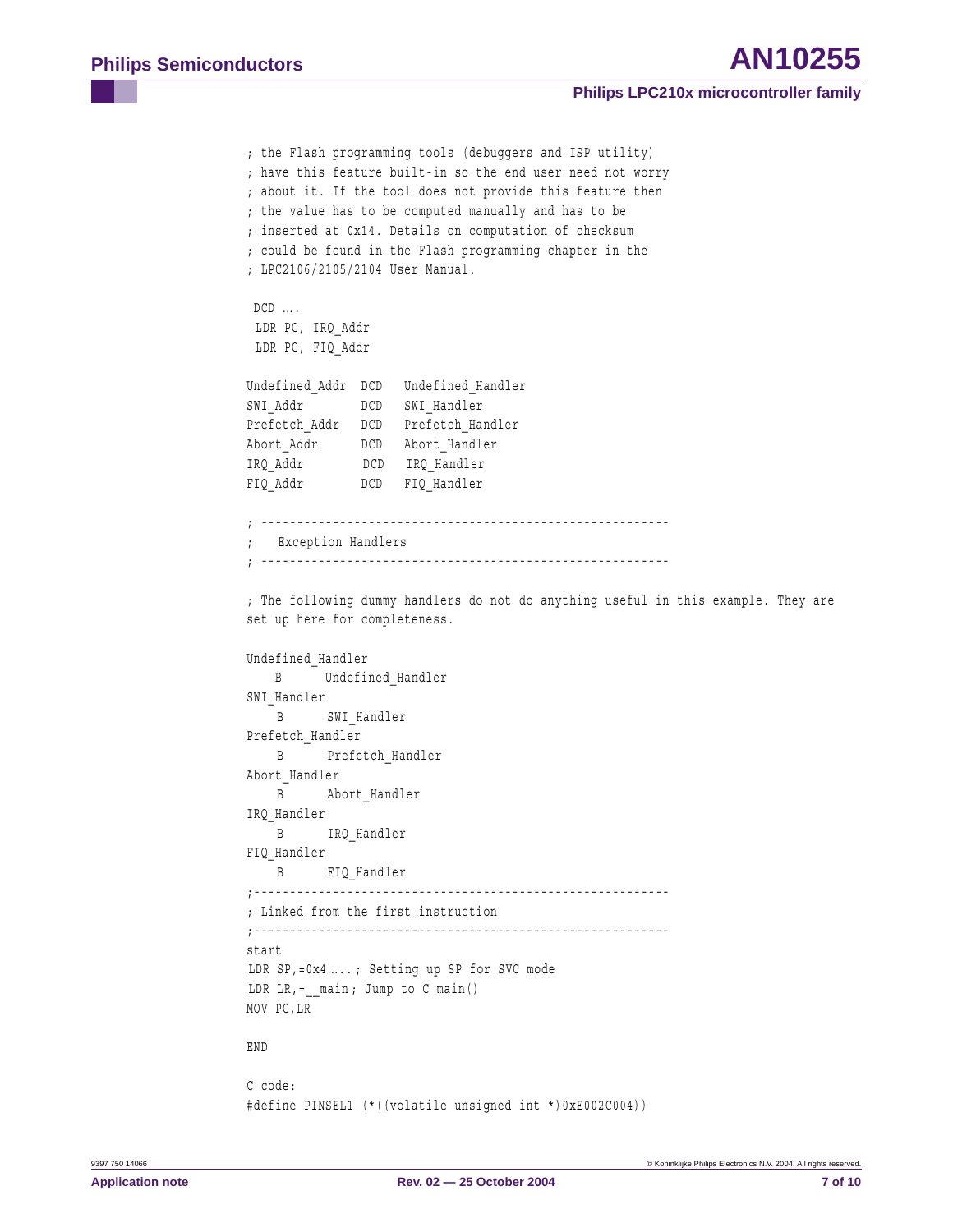```
int main() 
{
PINSEL1=0x55400000;// Configure Pins P0[27:31] // to alternate function 1 
// which sets up the 
// secondary JTAG
// Should be replaced by main application (or jump to // main application) after an 
optional delay routine // if application needs to be debugged from Flash 
while(1){}}
```
### <span id="page-7-2"></span>**2.3 Concluding statements**

Combination of (DBGSEL+ RTCK) pins takes LPC210x into debug mode and configures port pins P0[17:31] as debug pins. If you wish to debug only through JTAG use the secondary JTAG interface (Port pins P0[27:31]) by running a simple application from Flash and by driving either or both DBGSEL and/or RTCK low. Hardware support is needed to use the secondary JTAG interface.

[Table](#page-7-1) 1 summarizes the debug pins configuration.

| <b>DBGSEL (On or</b><br>after reset) | <b>RTCK (latched</b><br>on reset) | <b>JTAG primary</b><br>pins | <b>JTAG Secondary ETM</b><br>pins |     |
|--------------------------------------|-----------------------------------|-----------------------------|-----------------------------------|-----|
|                                      |                                   | Yes                         | No                                | Yes |
|                                      |                                   | No                          | SW config $11$                    | No. |
|                                      |                                   | No                          | SW config $11$                    | No. |
|                                      |                                   | No                          | SW config $11$                    | No  |

<span id="page-7-1"></span>**Table 1: Debug pins configuration**

<span id="page-7-0"></span>[1] Start-up-code residing in Flash should configure port pins P0[27:31] for JTAG function by setting appropriate bits in PINSEL1 register.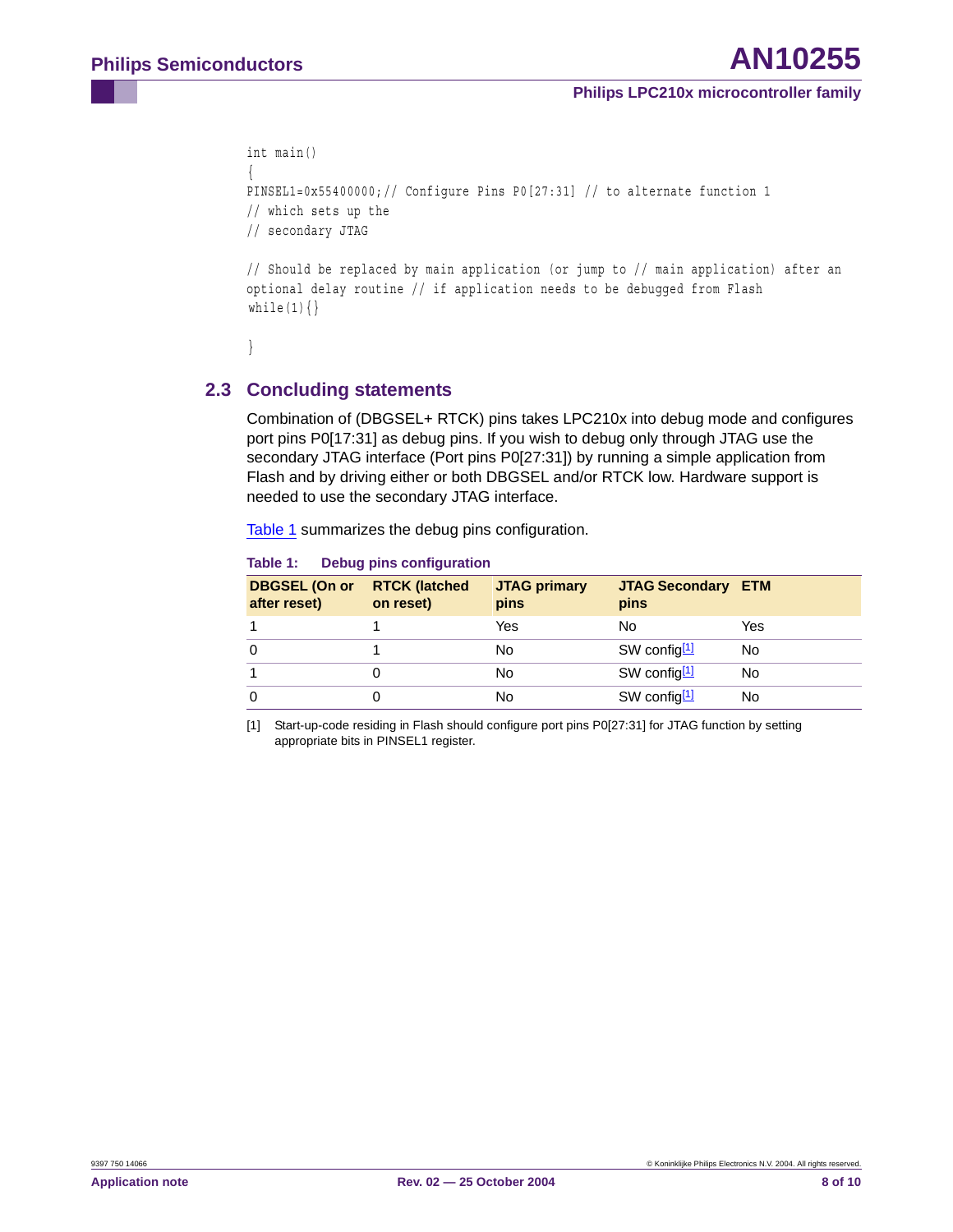# <span id="page-8-0"></span>**3. Disclaimers**

**Life support —** These products are not designed for use in life support appliances, devices, or systems where malfunction of these products can reasonably be expected to result in personal injury. Philips Semiconductors customers using or selling these products for use in such applications do so at their own risk and agree to fully indemnify Philips Semiconductors for any damages resulting from such application.

**Right to make changes —** Philips Semiconductors reserves the right to make changes in the products - including circuits, standard cells, and/or software - described or contained herein in order to improve design and/or performance. When the product is in full production (status 'Production'), relevant changes will be communicated via a Customer Product/Process Change Notification (CPCN). Philips Semiconductors assumes no responsibility or liability for the use of any of these products, conveys no licence or title under any patent, copyright, or mask work right to these products, and makes no representations or warranties that these products are free from patent, copyright, or mask work right infringement, unless otherwise specified.

**Application information —** Applications that are described herein for any of these products are for illustrative purposes only. Philips Semiconductors make no representation or warranty that such applications will be suitable for the specified use without further testing or modification.